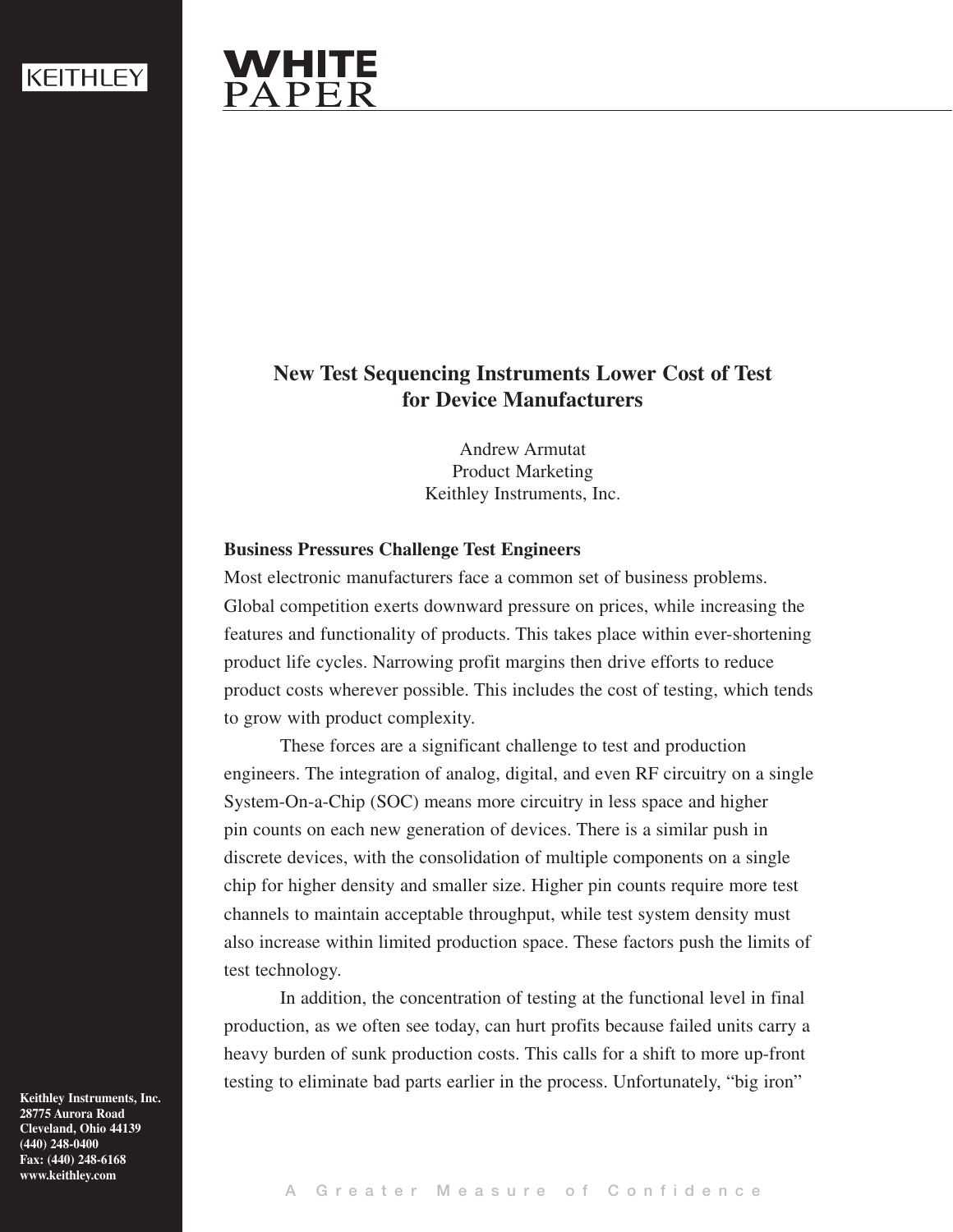end-of-line functional test systems generally are not efficient solutions for testing components and modules in the early stages of production.

Currently, production ATE systems can be categorized as bulky, high cost mainframebased systems, slow instrument-based systems using PC control, or fast instrument-based systems that are extremely complex to develop. None of these solutions are optimized for either front-end or back-end processes. In order to remain price competitive, manufacturers need test techniques, instruments, and systems that allow them to minimize their cost of testing and the ongoing cost of equipment ownership. In many cases, they are looking for ways to minimize ownership costs by improving the performance of existing test stands, with the aim of having them take on more of the test burden. This will help reduce the amount of high cost, end-of-the-line testing. In short, test system designs must:

- Increase throughput (shorten test time).
- Minimize test stand footprints and rack space.
- Reduce development time.
- Offer lower cost of ownership.

#### **Matching Test Equipment Architecture to the Application**

In facing these challenges, production test engineers have to survey the ATE landscape thoroughly to find new hardware and software structures that provide the best value for their required test functions (i.e., seek the most bang for the buck). The most cost-effective equipment depends, of course, on the application specifics. However, within most production environments, a common need is for a set of repetitive component (or module) test sequences that apply a voltage or current, measure the DUT response, compare it to acceptable limits, and make a pass/fail decision. This is particularly true in the early stages of production. Naturally, accurate low noise source and measure capabilities are mandatory for these applications.

*Simple two- to four-pin devices.* This DUT category includes such things as circuit protection devices, diodes, LEDs, transistors, linear regulators, DC-DC converters, opto isolators, MEMs switches, and relays. For two-terminal devices, a fairly simple sourcemeasure protocol can be used. Three- and four-terminal devices require more complex testing, and fast transient response on two test channels to generate accurate I-V curves. With the latest component handlers incrementing as fast as 10ms per part, instrument speed can be a test system bottleneck.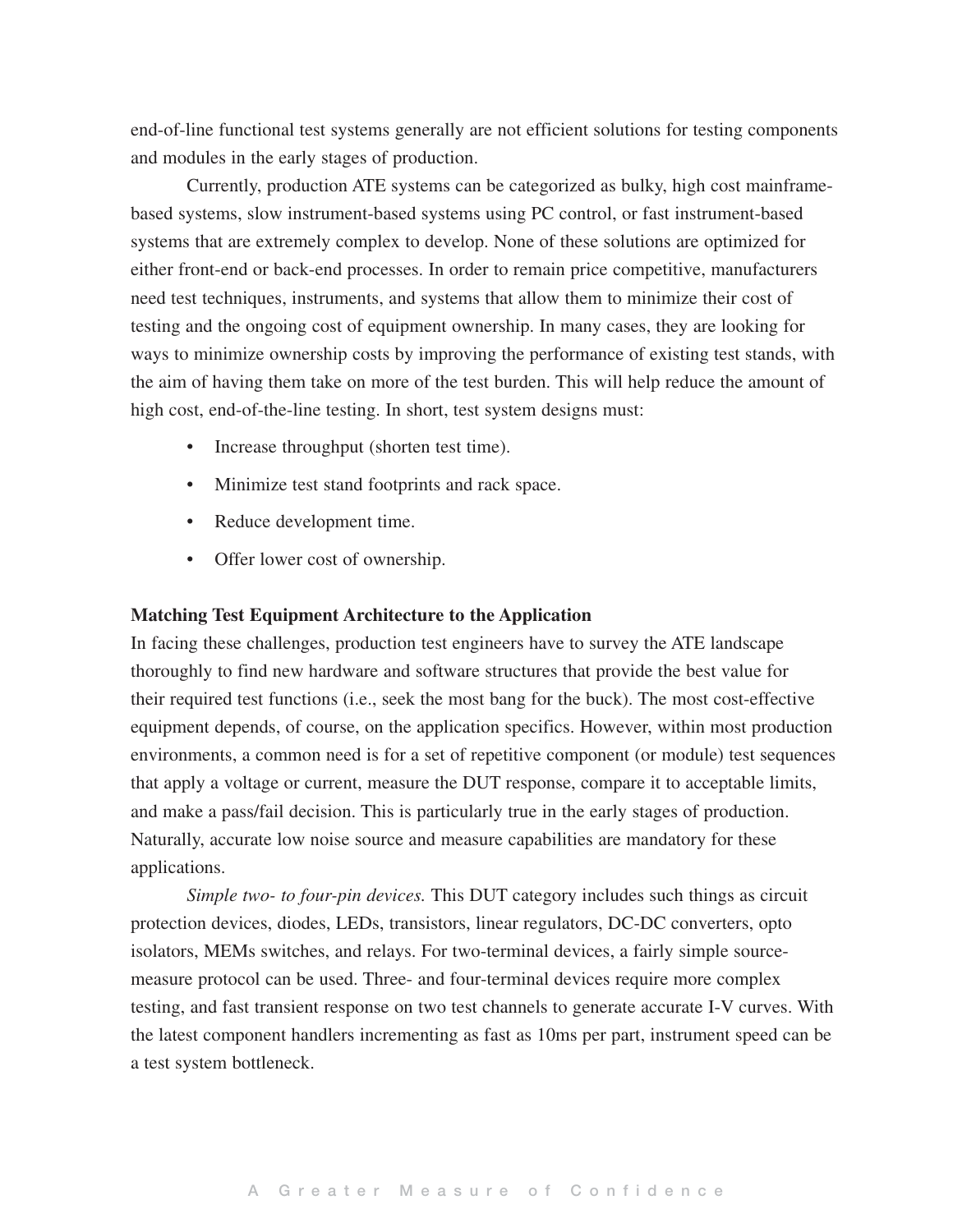*Component arrays.* Examples include resistive chip arrays, Transient Voltage Suppression (TVS) arrays, integrated ferrite beads, and flip-chip arrays. The tests performed on these devices are the same as those performed on the discrete versions of these components. However, all individual devices must test good before an array can pass. For high throughput, array production requires parallel, multi-channel testing.

*IC/RFIC/component-on-wafer testing.* This category encompasses a wide variety of complex devices. In the early stages of production, they typically require measurements of quiescent current and leakage at nanoamp levels. This level of sensitivity is driven by low power designs that help extend battery life. In addition, this testing usually includes a simple set of DC measurements to check the basic functionality of all devices on a wafer. There are thousands of devices per wafer, so fast multi-channel testing is a must.

*Other complex devices/modules.* Some examples include power supplies, data acquisition cards, RFIC power amplifiers, and hybrid ICs. Such testing requires diverse instruments and measurements that can range from DC to RF. It often requires tight timing between source-measure sequences and multiple instruments to characterize the DUTs accurately. Scalable instruments and test equipment modules are usually needed in the construction of a customized system with a relatively large number of parallel channels.

#### **Typical Test Equipment Architectures**

When contemplating production test equipment, it is helpful to think in terms of the three broad categories alluded to earlier:

- Single box/single channel I-V solutions
- Parallel I-V test systems
- Scalable multi-channel systems

*Single box/single channel I-V solutions* often are acceptable in less cost-sensitive applications where the lower speed of a sequential source-measure protocol can be used. Multiple source-measure units (SMUs) may be used with or without switch matrixes to form multi-channel systems, but this arrangement has limited rack density and system throughput. In smaller systems, SMUs are typically used under PC control via GPIB and/or external trigger lines. However, some of them have an internal program memory that allows a test sequence to be stored and executed without PC control, which cuts down on relatively slow GPIB traffic. Frequently, users develop test execution applications for the PC controller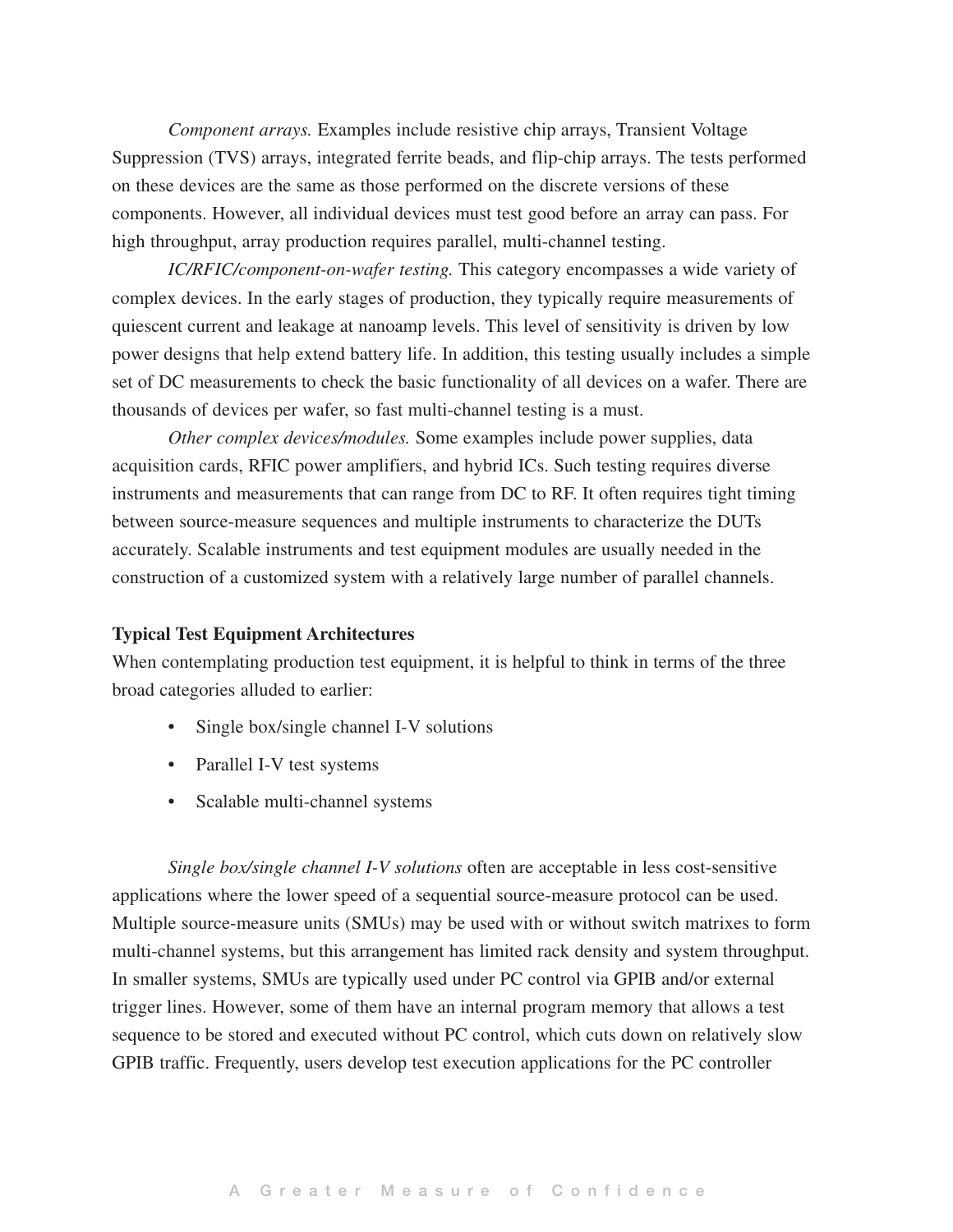that encompass SCPI command calls, which are pretty much a necessity when an SMU has limited or no program memory capability.

*Parallel I-V systems* are designed for multiple DUT testing or for multi-channel testing of more complex devices. Depending on the DUT, speed could be limited by the instrument, by the application program, or by the time it takes the DUT to settle to a stable response after the source is applied (premature measurements produce inaccurate results). Some of the limitations encountered in the current parallel test system designs include sequential channels as opposed to simultaneous source-measure capability, limited voltage or current range, lack of flexibility, bulky equipment, and high cost (because of overkill in instrument sensitivity or highly customized, made-from-scratch designs).

*Scalable systems*, unlike the other two architectures, often include diverse instruments to test complex devices. The two most common types of scalable multi-channel system are (a) integrated functional testers and (b) I-V test systems built from open API (application program interface) instrumentation. Open API means that instrumentation products are building blocks used to create a customized test solution, as opposed to a parametric tester that is a complete prepackaged system. SMUs are often a core component in both architectures, which may also encompass other equipment like signal generators, oscilloscopes, spectrum analyzers, switching, etc.

While SMUs may be internal modules in parametric and other packaged turnkey testers, broadband instrumentation tends to added as external units. In either case, it's highly desirable that the instruments integrate seamlessly to achieve high speed, multi-channel I-V testing. The advantage of turnkey testers is that much of the hardware and software integration has been done for the user, while still providing a certain degree of flexibility. The downside is relatively high cost. By contrast, open API systems allow a high degree of flexibility, with the potential for much lower cost, depending on the specifics of the application and instrumentation characteristics.

#### **Important Parameters in Lowering Test Costs**

At the outset, four system parameters were identified as the key to lower testing costs: shorter test times, reduced development time, smaller footprint or rack space, and lower cost of ownership. Each has a number of facets that should be explored.

*Shorter Test Times.* After DUTs are loaded into a test fixture or the fixture cycles from one DUT to next, there are several distinct time intervals that make up the greatest portion of total test system cycle time. Depending on system design, these typically include: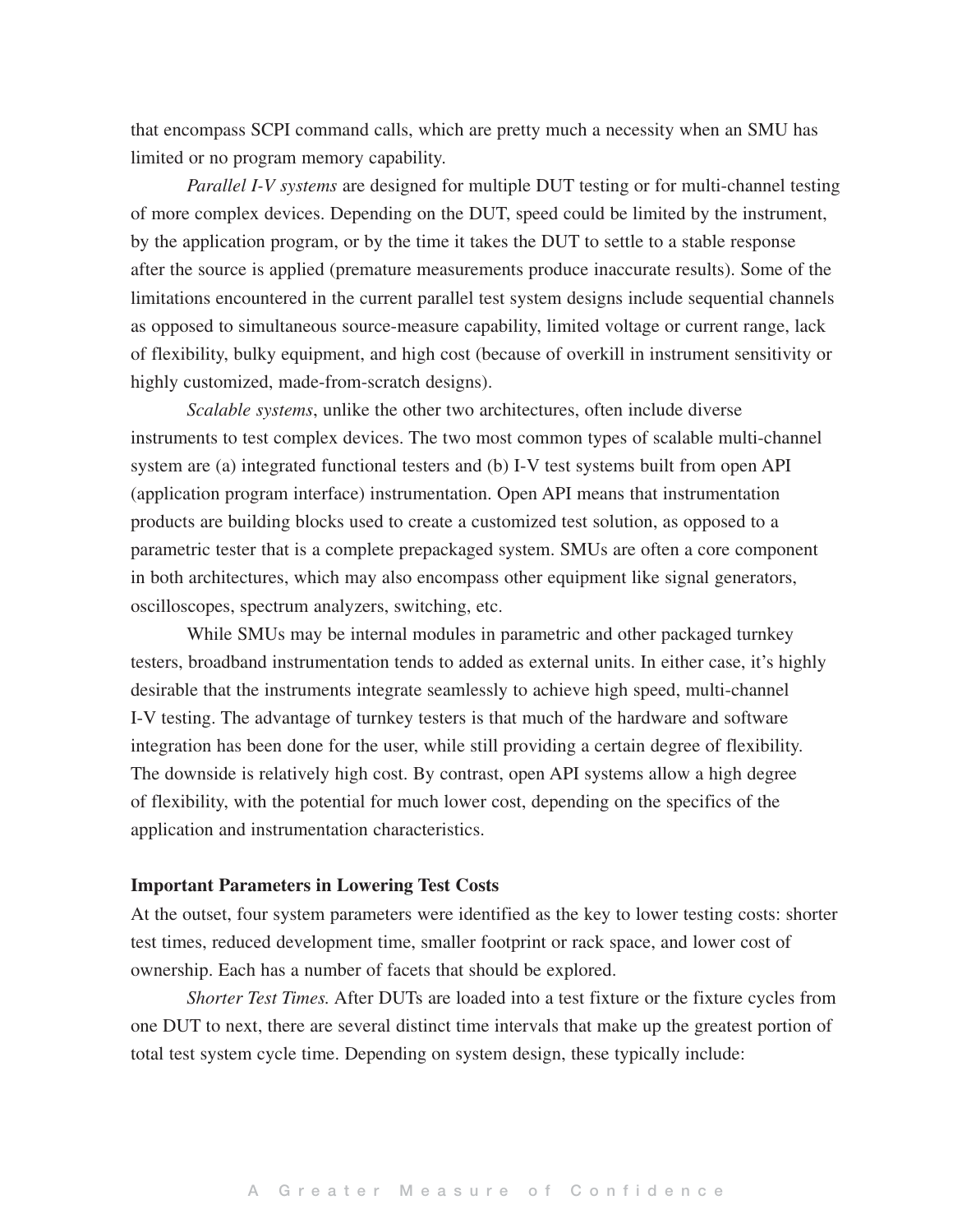- Sourcing time (includes signal transient time).
- DUT settle time.
- Measurement time.
- • Range change times (if applicable) for the source-measure instrumentation.
- Trigger delay between separate instruments or between a PC controller and the instruments.
- Data communication times for test commands, digital I/O, triggers (if applicable), and moving collected data to storage or PC memory.
- Program execution time needed to compare measurements with acceptable limits and make a pass/fail or binning decision.
- The test fixture's physical movement and/or electrical switching interval.

Complex DUTs may require the application of multiple source signals and associated response measurements before a test fixture cycles to the next part. The first level of improvement in test time is gained by switching from individual source and measure instruments to an integrated SMU. This cuts down on trigger delay and data communication time between separate instruments and a PC controller. If the SMU has internal program memory, this further reduces data communication time and test program (PC) latencies, because the SMU can run the test sequence from its own memory.

Some SMUs have program memory capable of running up to 100 predefined tests, making limit comparisons, performing conditional test program branching, and working with or without a PC controller during test execution. With that type of design, gaining significant test time improvement is straightforward in a single-channel system. However, it's much more complicated in a multiple SMU system due to the difficulty in managing multiple triggers and the test sequencer. (See sidebar.)

Because of this difficulty, a multiple SMU system design may have a test sequencer that simply uses command cues, i.e., it stores multiple GPIB commands that can be executed with a single SCPI call from the PC controller. This does not provide the logic needed to perform limit testing or make pass/fail decisions on the fly, in which case, there is no DUT handler interface. Therefore, this type of design still involves a great deal of GPIB traffic on the data communications bus. Further more, multiple SMUs may not be used as effectively as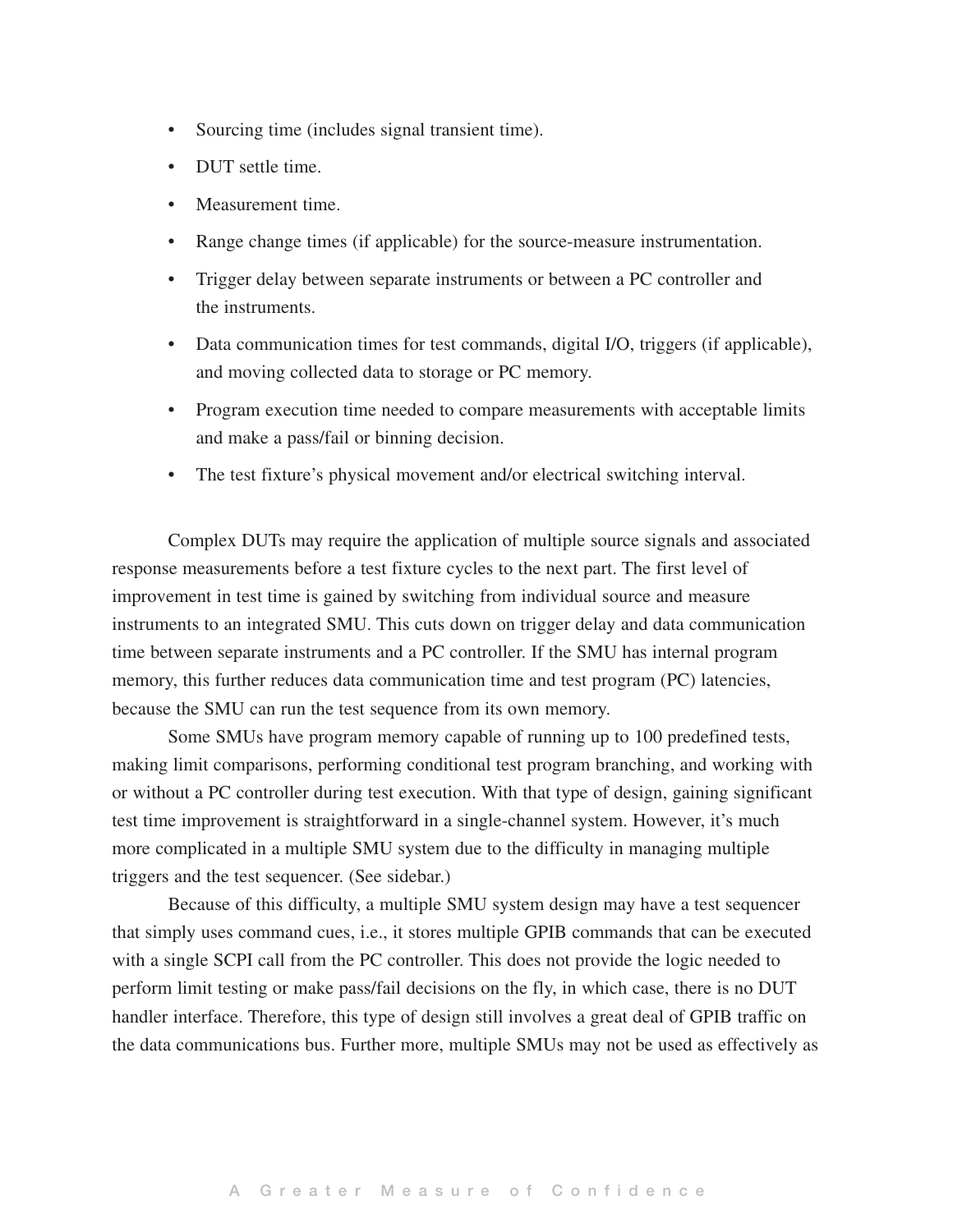### **Taking Advantage of SMU Test Sequencing**

When switching from individual source and measure instruments to SMUs, the most dramatic gain in throughput is realized by changing the system programming approach. Instead of using PC-based control, the SMU's test sequencer and program memory control the testing. This takes advantage of SMU features that simplify and speed up test execution, which include:

- Four-quadrant operation (acting as either a source or sink, with positive or negative voltage or current.
- • Built-in voltage and current sweeping capability.
- Wide dynamic voltage and current ranges.
- Fast transient response (small droop).
- Picoamp sensitivity.
- Resolution as fine as  $6\frac{1}{2}$  digits.
- Deep memory (typically up to 100 test sequences).
- Built-in comparator for fast pass/fail testing.
- Digital I/O and connection to component handlers for parts binning.

With all this in a single unit, there is less for a test system designer to integrate. Such features make the SMU's test sequencer extremely powerful, allowing the system designer to do more things with one instrument.

As an example of how an SMU's program memory and test sequencer speed up testing, Keithley Instruments conducted a study in which a single-channel SMU was programmed to execute a typical source-measure sequence internally. This was compared to the same sequence conducted under a PC program running across the GPIB bus.

The test sequence consisted of three simple tests on a diode:  $V_f$ ,  $V_{br}$  and  $I_r$ . First, a PC program was written in Visual Basic to control the SMU via GPIB, perform the three tests, and make pass/fail decisions in the VB program. All SMU readings were returned to the PC over the GPIB bus. The resulting system could complete the diode tests and make pass/fail decisions in approximately 250ms.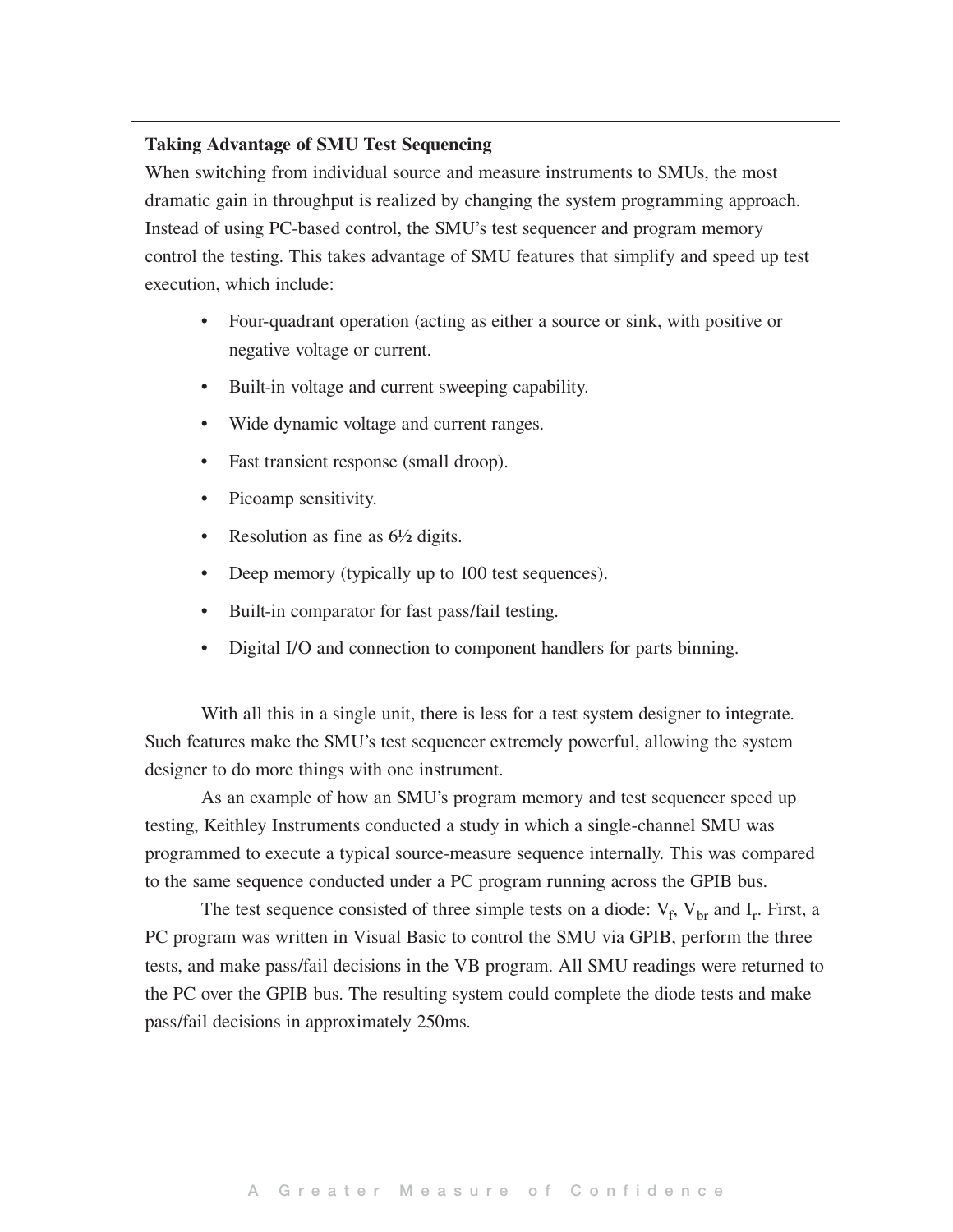Next, the system was redesigned to use the built-in test sequencing capability of the SMU. In this case, the PC program pre-configured the instrument once, then the source-measure tests, pass/fail decisions, and component handler control all took place inside the SMU, independent of the PC program and GPIB bus. This redesigned system could complete the testing in about 25ms, i.e., ten times faster than with the other test configuration. The component handler was running at about 180ms per part, so using the SMU test sequencer resulted in a 52% throughput gain. In a production application, this effectively cuts the cost of test in half.

In a single-channel system like the one just described, using the test sequencer is straightforward and works well. In systems that require two or more channels, configuring the test sequencer as well as managing multiple trigger models and external triggering becomes extremely complex, if not impossible. However, a new class of SMU with a test script processor and high speed control bus solves this problem, allowing easy multichannel scalability and simple programming. These features provide the capability to run a complex, high speed test sequence by sharing all the system's SMU resources. (See the description of Keithley Models 2601 and 2602 elsewhere in the text.)

they could be, i.e., in parallel channel testing. Instead, they are often accessed sequentially, so throughput improvement is marginal.

Today, the fastest SMUs employ a test script processor and high speed control bus that allows master-slave operation of multiple SMUs in a true parallel channel arrangement. This type of design is used in the Keithley Model 2601 and 2602 System SourceMeter® instruments.

*Faster Scripting.* The use of scripting and script processors are not new; they have long been used to accelerate Web connections and manage various batch processes. Still, their use in the automation of test and measurement instruments has been limited in the past, probably by the way ATE instrumentation evolved. However, in Keithley's new SMU designs, a Test Script Processor (TSP™) is combined with a high speed test sequencer and control bus (TSP-Link™) to allow a multiple SMU system to achieve throughput gains much greater than single-channel sequencers. In the Keithley system, multiple SMUs connected with TSP-Link can be used like they are part of the same physical unit for simultaneous multi-channel testing, as opposed to sequentially accessing multiple SMU channels.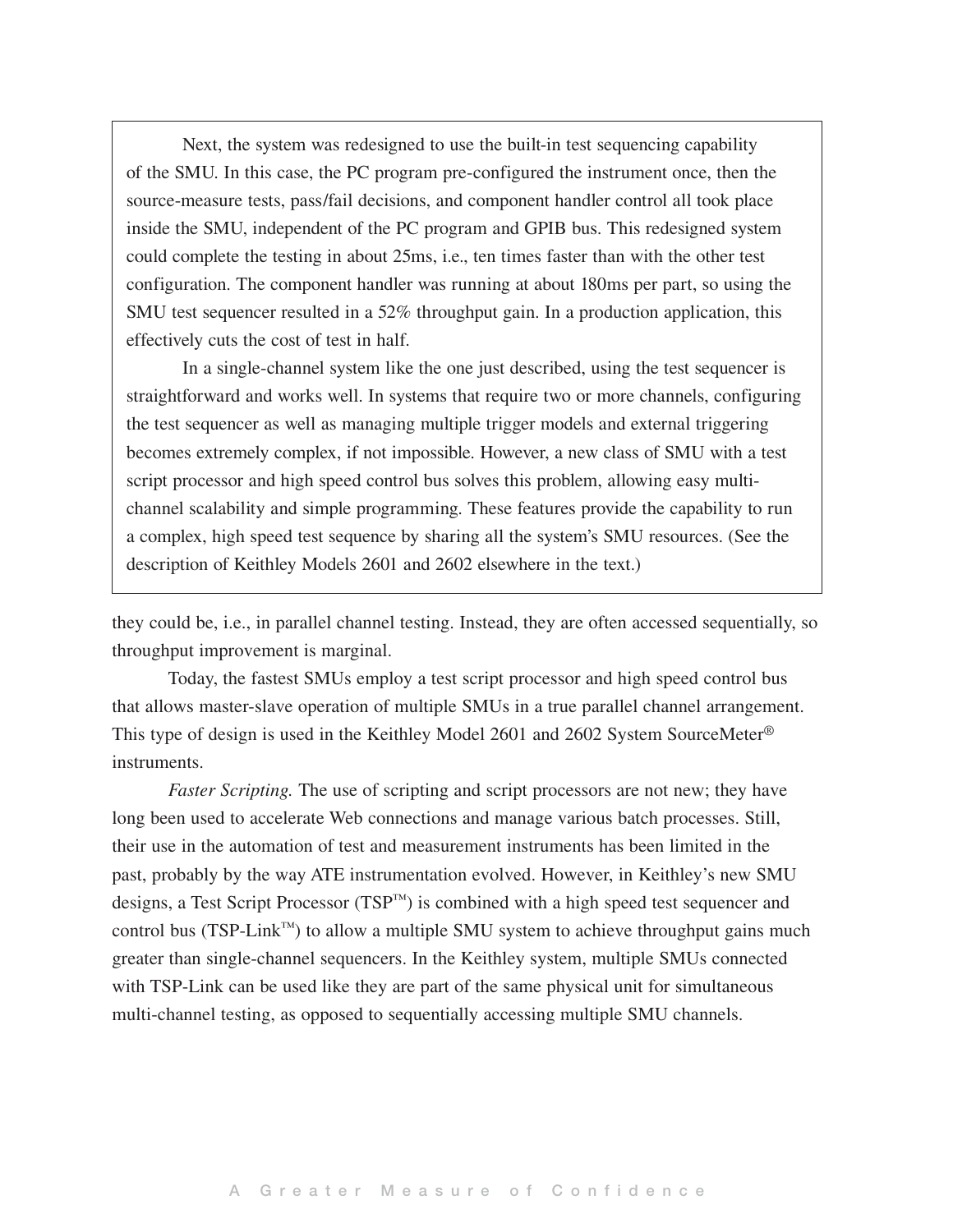

*Figure 1. Keithley TSP-based multiple SMU test system.*

TSP-Link is, effectively, an external backplane acting as a master-slave trigger synch/ inter-unit communication bus, while TSP runs scripts that sequence all aspects of a test. (See *Figure 1.*) There is no reliance on a PC controller. This design supplies all the capabilities of command cues and source memory, along with the greater automation capability of parallel SMU channels. Any single-unit or multi-unit SMU system can be programmed with TSP to run a single high speed test sequence or any embedded test script. Coordination of multiple SMUs during test sequencing is no longer a challenge. The result is a huge speed improvement over a typical Microsoft® Windows® PC-controlled GPIB instrument system, and comparable to mainframe-based systems.

*Reduced Rack Space.* The new Keithley units come in a 2U half-rack design that substantially improves rack density. As a practical matter, most systems based on this design will have 16 or fewer channels, but a 128-channel design is possible. This is important as device complexity and pin counts increase the number of test channels required. In this environment, more equipment in less space is critical to lowering production costs. Moreover, a scalable and easily integrated rack-and-stack test system design is now possible.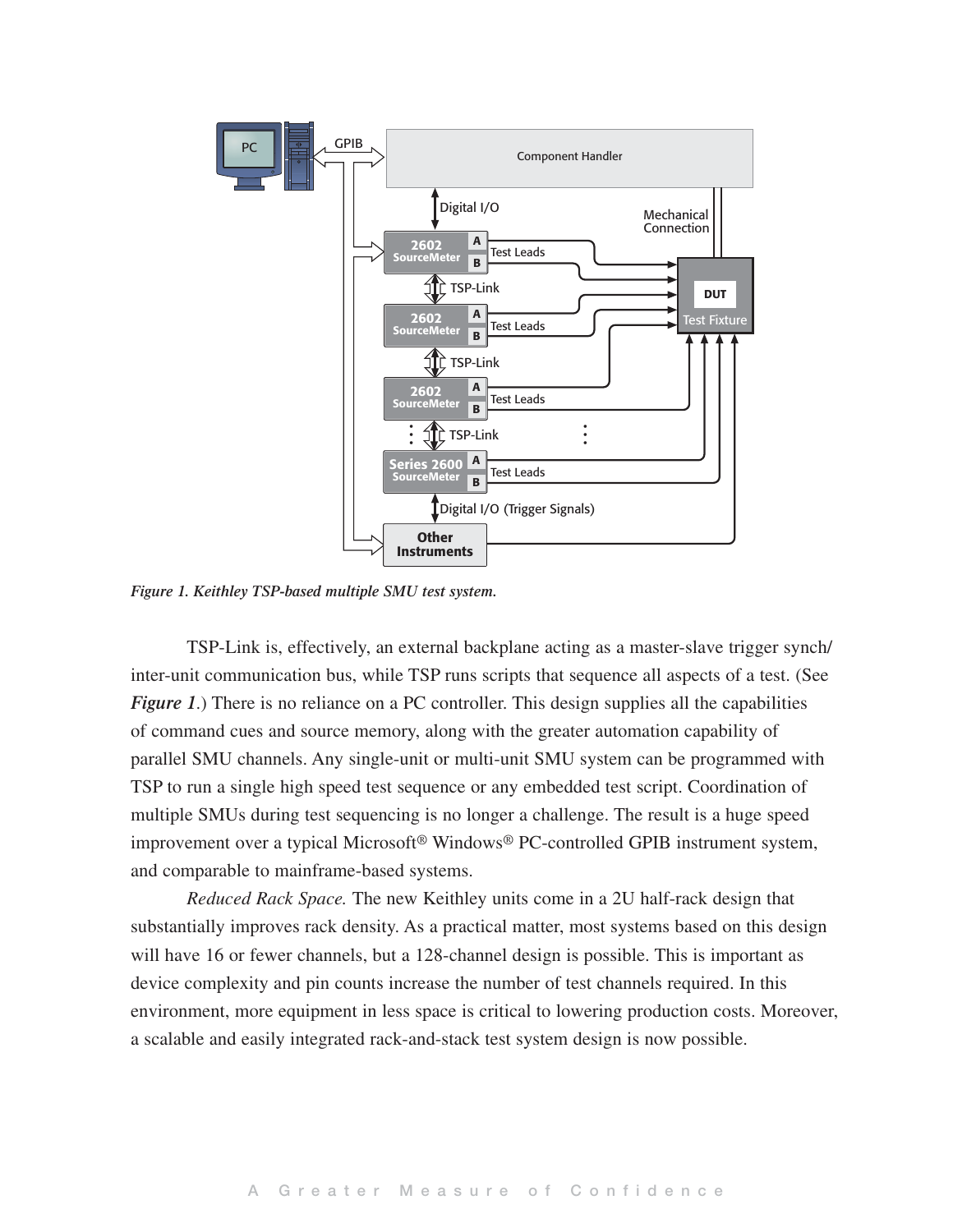*Shorter Development Time.* Test engineer time is a valuable resource, typically costing up to \$100,000 per year. In complex test systems, software development has always been a major portion of the total system cost. This is particularly true in proprietary mainframe-based systems. The TSP-based software structure provides a much simpler programming interface for test sequencing in open-API instruments. It allows easy creation of a test sequence across multiple SMUs and channels as if they were all part of a single entity.

For some specialized applications, such as those in semiconductor wafer testing, there are certain advantages to having the pre-written test routines that come with a parametric tester. On the other hand, a TSP-based SMU system is highly flexible and cost-effective. Multiple SMUs can be seamlessly integrated into a scalable "mainframeless" system with the high throughput of a multi-channel, card-based system. Furthermore, evolving test requirements are easily accommodated with a minimum of SMU hardware changes. Users can standardize on one or two SMU models and re-purpose them by simply changing test scripts.

*Lower Cost of Ownership.* A rack-and-stack SMU system eliminates mainframe overhead and thereby reduces the cost of test system hardware. Re-using SMU hardware as test requirements change also lowers the cost of ownership. A reduction in application software development time has the same effect.

In addition, a smaller test system footprint on the production floor generally equates to lower ownership cost. For example, semiconductor fabricators typically assign a cost per square foot of production space that ranges from \$100 to \$400. With the rapidly expanding pin counts of today's complex devices, this has significant implications. Higher pin counts often mean that redesigned legacy systems will need two or more racks. Thus, a higher density design can represent a large savings in expensive fabrication space when it allows the test system to remain in one rack. This is especially important in a multi-line production facility that is already full. (No one wants to invest in bricks and mortar to accommodate expanding test requirements.)

Accomplishing the same thing with a card-based mainframe system may not be possible. Typically, mainframes are not cost-effective unless most or all of their card slots are filled.

#### **Other Important SMU Features**

In addition to typical SMU features, the Keithley [Model](http://www.keithley.com/products/currentvoltage/?mn=2601) 2601 and [260](http://www.keithley.com/products/currentvoltage)2 System SourceMeter instruments provide new functionality that greatly expands I-V test capabilities. For example, the wide dynamic range associated with SMUs is complemented with seamless range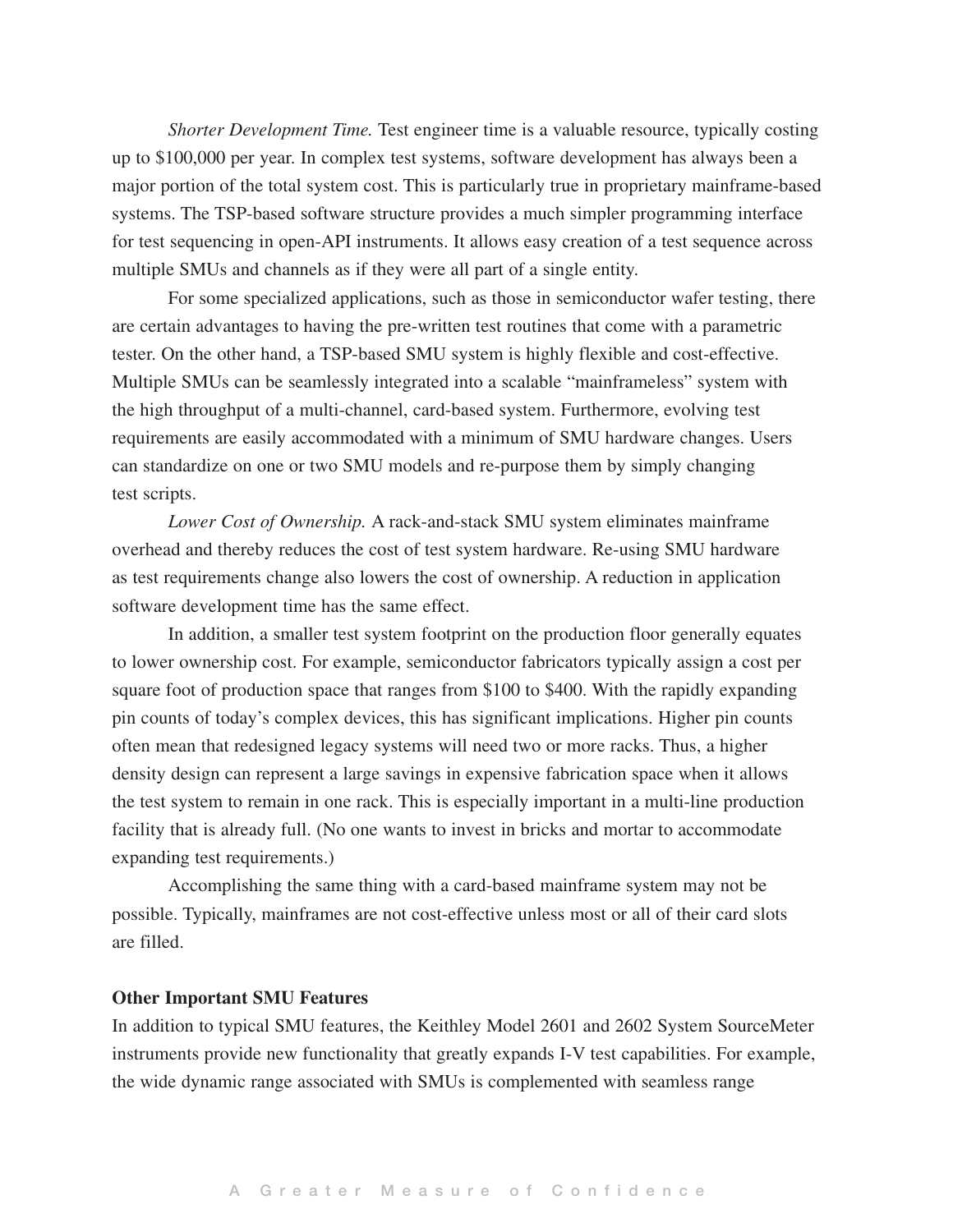change capabilities in these new units. Ranging can consume a lot of source-measure time, so seamless range changes significantly speed up test sequences that cover multiple ranges on an SMU.

In addition to a power supply, DMM, and bias source found in most SMUs, these new units have a pulse generator and low frequency arbitrary waveform generator capability that can be applied to each SourceMeter channel. This simplifies complex testing requirements by providing a universal analog I/O pin for a wide range of applications involving active and passive components.

The TSP-Link technology in each SMU employs embedded trigger lines and a 100Mbit serial bus that allows parallel I-V sweeps across multiple units with low trigger jitter, which is critical for high bandwidth applications.

The Keithley TSP uses an uncomplicated command language similar to BASIC. This is a truly simple programming interface for developing powerful, high speed, multi-channel tests, while significantly reducing system development time. A software tool, Test Script Builder, comes with the new SourceMeter instruments, and example programs in the form of built-in TSP test scripts are part of the software. Early studies have shown that by using TSP, and taking advantage of the associated software tools, users can cut development time by a factor of two to four compared to previous generations of test sequencing instruments.

The Models 2601 and 2602 were designed specifically to satisfy electronic manufacturers' needs for cost-effective automated systems that rapidly test high pin count devices or multiple devices in a production test fixture. These SMUs can be used to add new capabilities and capacity to existing test stands easily and lower capital investment in new stands. This is accomplished with easy scalability, simpler system integration, and small test stand footprints. Test systems developed with these new SourceMeter instruments can truly lower the cost of ownership while increasing flexibility, performance, and reliability.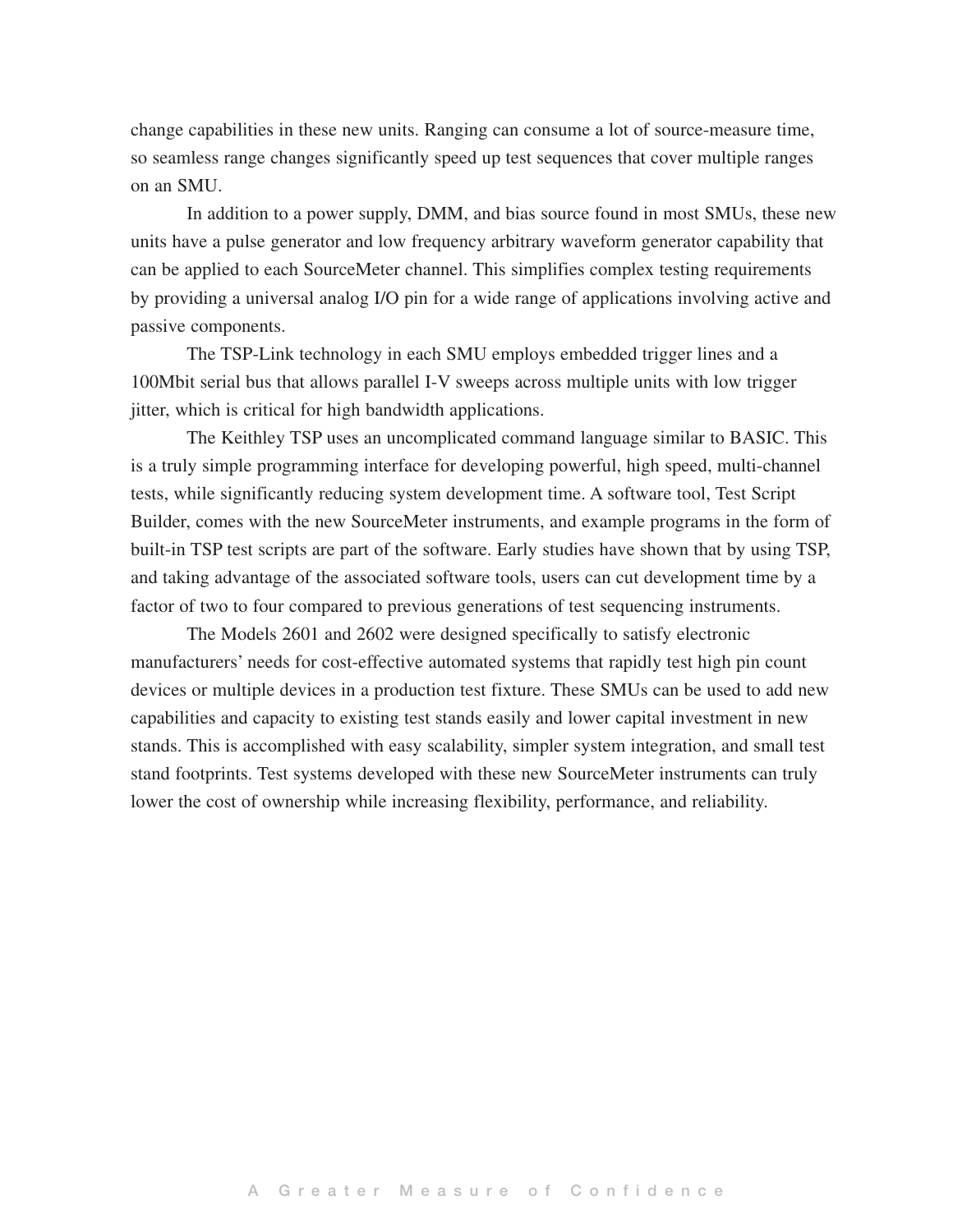A Greater Measure of Confidence